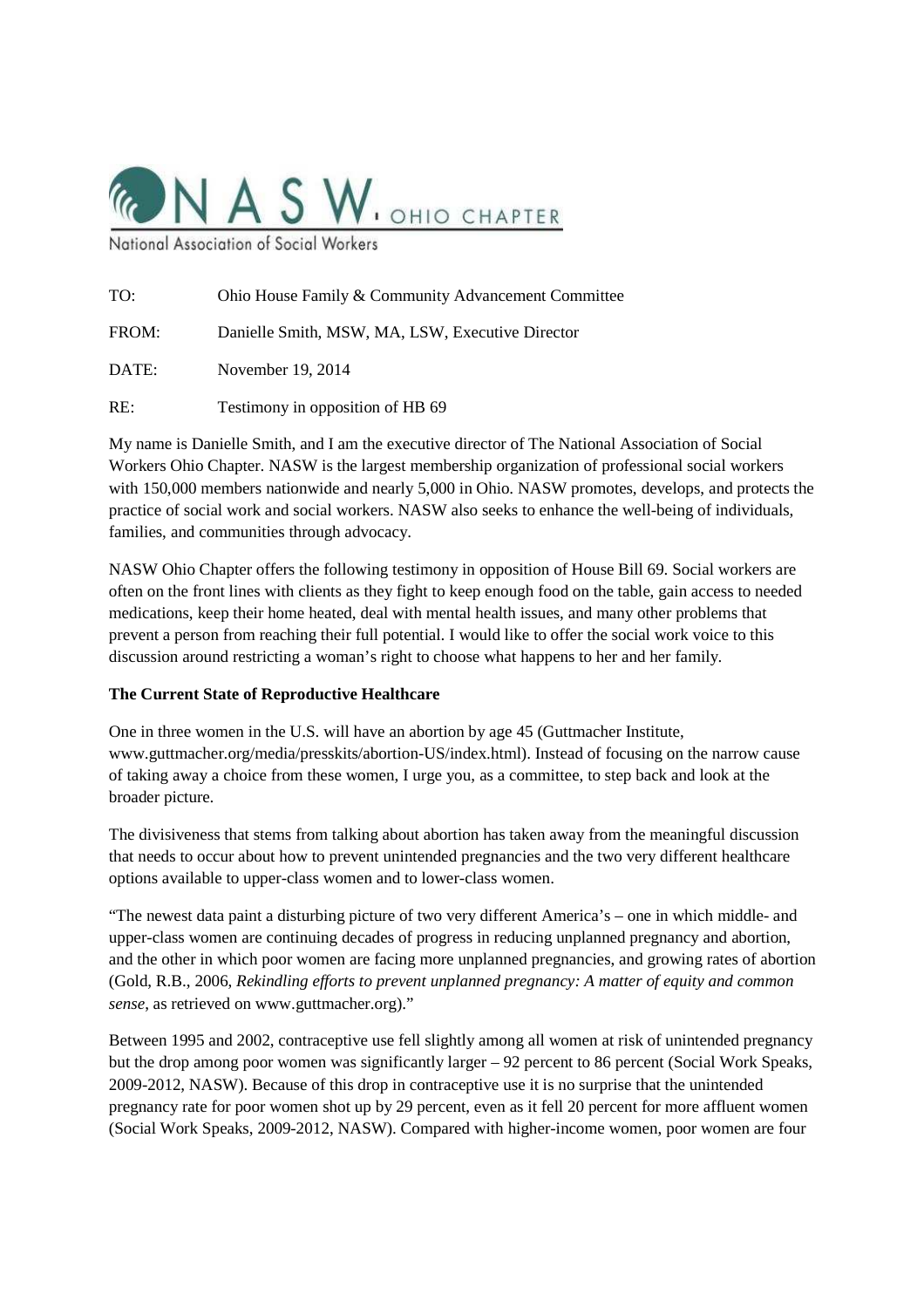times as likely to have an unplanned pregnancy, three times as likely to have an abortion, and five times as likely to have an unplanned birth (Guttmacher Institute, 2006).

"Denying people with low-income access to the full range of contraceptive methods, abortion, and sterilization services, and the educational programs that explain them, perpetuate poverty and the dependence on welfare programs (Social Work Speaks, 2009-12012, NASW)."

# **Code of Ethics**

The NASW Code of Ethics states that "social workers respect and promote the right of clients to selfdetermination." This means that a person should, without government interference, be able to make decisions about reproductive and sexual health. Whether and when to have children is a private decision that should be made by that woman in consultation with whomever she deems necessary. Social workers understand that our clients experience many barriers when trying to make it through even one day and because of this clients are often in situations where he or she should be afforded the respect and dignity of making their own decisions. To support self-determination, all reproductive services should be available, including contraception, abortion, preventative services like breast and cervical screenings, and comprehensive sexuality education. These services need to be economically feasible and geographically accessible (Social Work Speaks, 2009-12012, NASW).

### **What's Needed is Prevention**

The end goal of this legislation is to make the number of abortions in Ohio zero. Social workers often see first-hand the disconnect between laws passed in this building and the unintended consequences that happen outside this building. Passing this law will not prevent women from ending their pregnancies. If a woman does not want to be a parent, she will not be one. Instead of limiting people's choices and making a medical procedure unsafe, why not look at prevention? "The correlation between high levels of unintended pregnancy and abortion cannot be discounted. Abortion is a last resort for a woman who is faced with a crisis pregnancy (Social Work Speaks, 2009-12012, NASW)." Prevention is what will decrease the need for abortions.

NASW supports the following measures (Social Work Speaks, 2009-12012, NASW) in an effort to decrease the need for abortions and encourages this committee to, again, take a step back and focus on the broader picture and end goal of decreasing the number of unintended pregnancies.

## **Emergency Contraception for Rape Survivors**

Ensure that women who have been sexually assaulted have access to emergency contraception immediately. Emergency contraception is simply a high dose of birth control and is not an abortion pill. One out of every seven women in Ohio has been a survivor of forcible rape sometime in her lifetime, and the Cleveland Rape Crisis Center receives about 3,000 calls per year on its 24-hour crisis hotline (Cleveland Rape Crisis Center,

www.clevelandrapecrisis.org/resources/statistics/local-statistics-about-sexual-assault). These women deserve the security and choice of not becoming pregnant as a result of their rape and her choice to take emergency contraception should not be decided by where she ends up receiving care. The access should be uniform across the state.